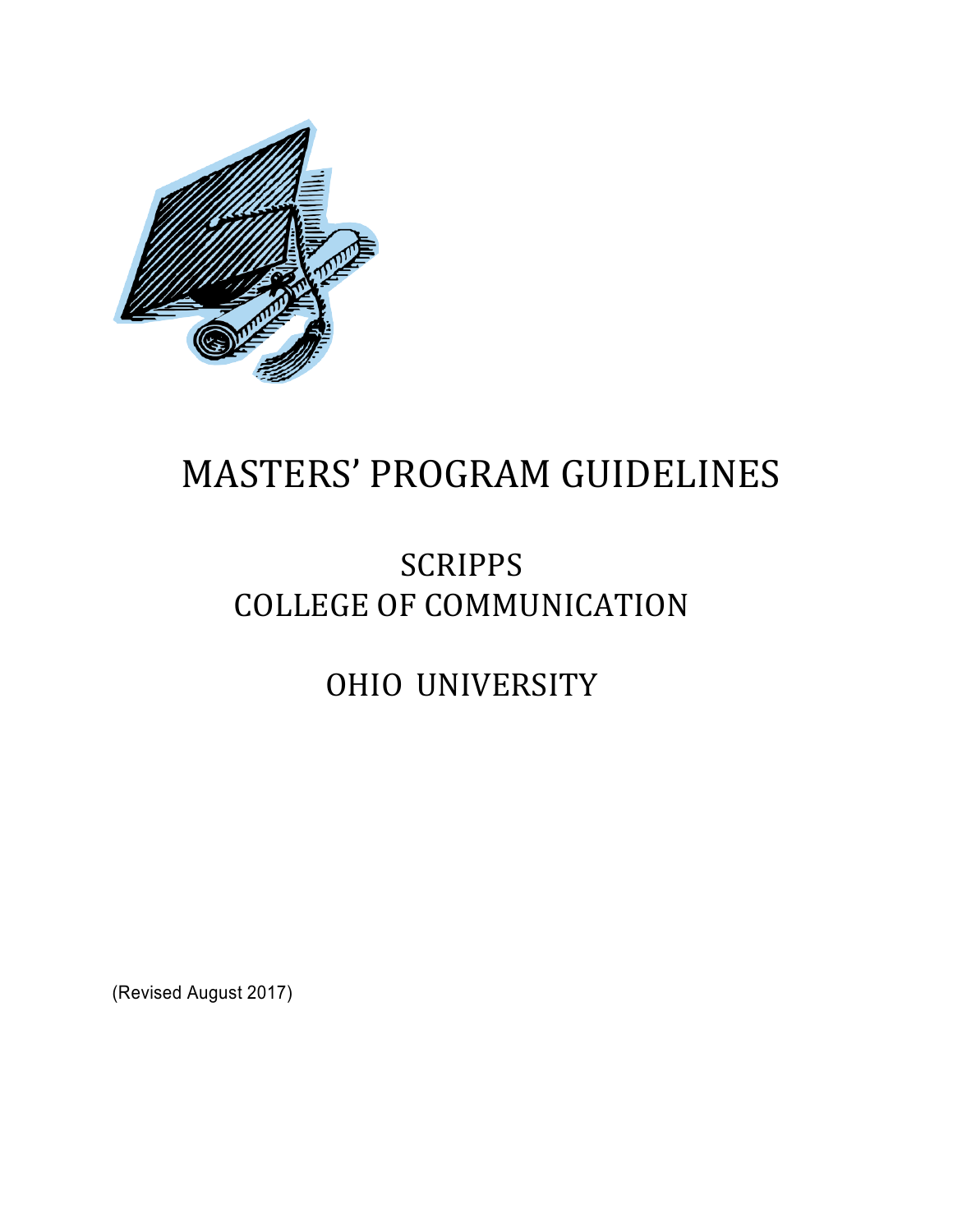# **UNIVERSITY REQUIREMENTS**

Please also see the Graduate Catalog for additional details on all academic policies and procedures as well as degree requirements and services & resources available to graduate students at Ohio University. You can find the Graduate Catalog through the Registrar's website or at http://www.catalogs.ohio.edu/index.php.

### **Registration**

As a graduate student, you must register for at least one credit hour in any semester in which you receive service from the university including the semester in which you graduate. Service includes review and approval of your thesis by the Scripps College of Communication Dean's Office.

If you have completed all academic requirements for graduation, have submitted your thesis or professional project (if applicable) *before the first day of the semester in which you plan to graduate* and are **not** receiving any services from the university, you do **not** have to register for that semester but must still apply for graduation and pay the application fee.

# **Tuition and Fees**

You can find a current listing of graduate student tuition and fees at: https://www.ohio.edu/bursar/graduatetuition.cfm**.** The Graduate College also has information on the cost of attending OHIO at https://www.ohio.edu/graduate/tuition.cfm .

#### **Meeting Deadlines**

Deadlines for submitting the thesis or professional project are strictly followed. Current academic year deadlines for Ohio University can be found at https://www.ohio.edu/graduate/etd/index.cfm. If you miss a deadline in the thesis process, you will need to reapply for graduation in the following semester.

Please be aware of the university's deadlines to apply for graduation. The university will **not** waive its graduation deadlines. If necessary for employment purposes, the Scripps College of Communication Associate Dean will provide a letter verifying that you have met all requirements for your degree.

### **Applying for Graduation**

You can apply for graduation at the Office of Student Records, Chubb Hall, 1<sup>st</sup> floor lobby; by mail (request a graduation application from Student Records), or online from the Office of the Registrarwebsite: https://www.ohio.edu/registrar/grd.cfm.

The graduation fee is \$50 for master's students. Notify the Scripps College of Communication if you need to cancel your application for graduation. Any student who does not graduate in the semester for which s/he applied must *reapply* for graduation. There is a \$5 reapplication fee.

#### **Commencement**

There are now two commencement ceremonies, one in December and the other in May. Students completing their degree requirements during Summer or Fall semesters (including those meeting earlyfor deadlines) typically participate in December commencement exercises; students completing during Spring (or by the early-for-spring deadline) participate in May.

Ohio University's Office of Public Occasions will contact you regarding cap and gown orders and attendance. Detailed i nformation about commencement and cap and gown sales is also available at http://www.ohiou.edu/commencement.

#### **Diplomas**

Your diploma will be mailed approximately six weeks after graduation to the address supplied on your application. Please notify the Graduation Department within the Registrar's office, 1<sup>st</sup> Floor, Chubb Hall (740. 593.4196) if your mailing address has changed. Diplomas will not be mailed to students with financial or other holds until the holds are released. If you have any questions concerning your diploma, please contact the Graduation Department within the Registrar's office.

Scripps College of Communication Masters Program Guidelines Diplomas are issued by Ohio University in the following sizes: Associates, Bachelors, and Masters – 11" W x 8  $\frac{1}{2}$ " H;; Doctoral and Medical – 15" W x 12" H.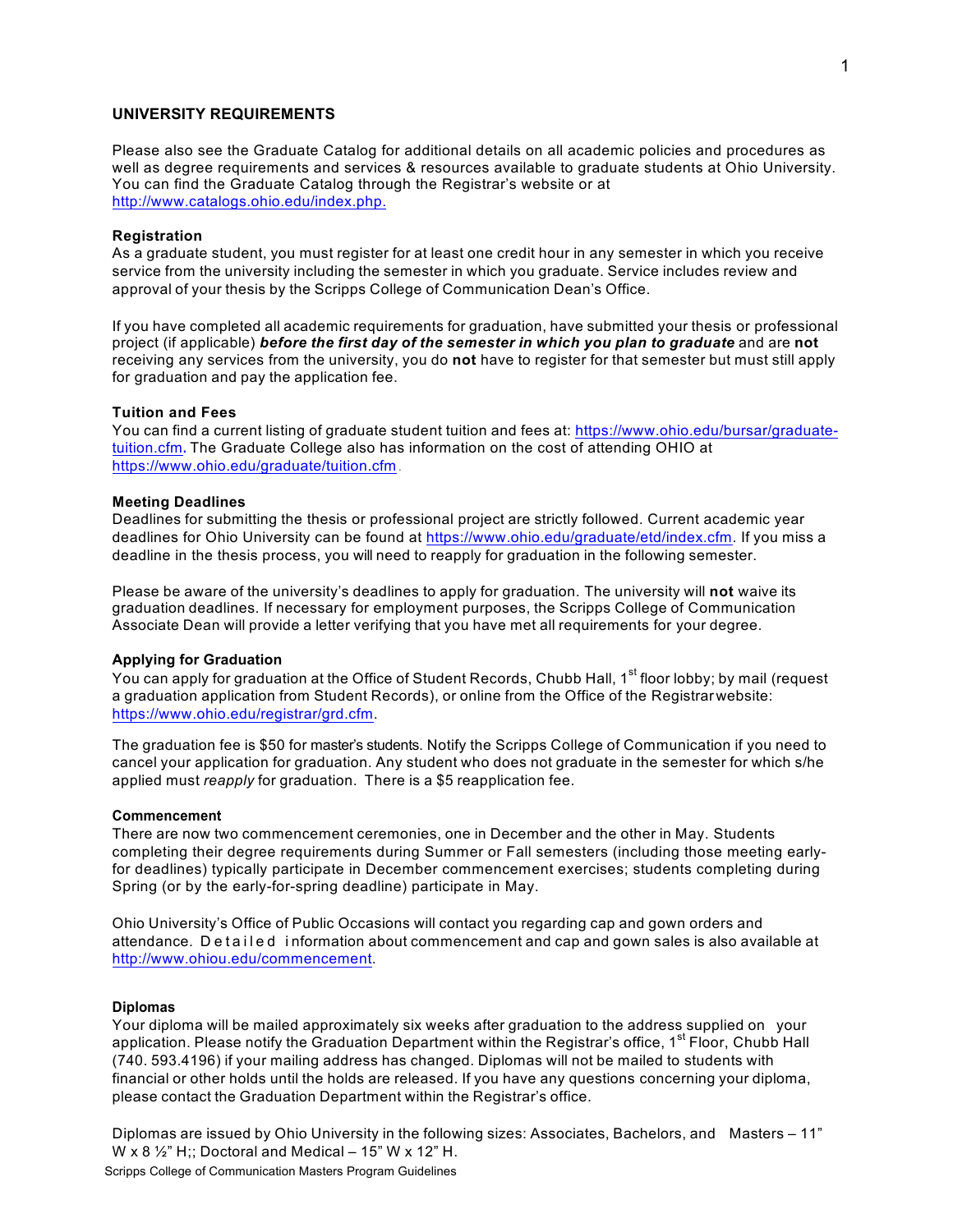#### **ADEQUATE ACADEMIC PROGRESS**

Adequate progress toward program completion is determined at the school level by the student's academic committee. In the absence of a committee, the school graduate committee in concert with the school graduate director, determines adequate academic progress.

Students in graduate programs must progress through program checkpoints in a timely fashion. A student who fails to pass comprehensive exams, to successfully defend a thesis/dissertation proposal, to successfully defend a thesis or dissertation or to form a faculty committee may be denied continuation in the program.

In addition, progress (current GPA) will be assessed based on grades earned within the student's current program of study within the Scripps College of Communication.

Students who are determined to not be making adequate academic progress or whose GPA within their current academic program falls below 3.0 for two continuous semesters may be denied permission to register, required to withdraw, or be dismissed from the program.

Two continuous semesters with a GPA below 3.0 results in an automatic dismissal from the graduate program as per Graduate College guidelines. Students may petition the Associate Dean for Graduate Studies for reconsideration of the automatic dismissal with a plan of study approved by the student's academic committee/school graduate committee and the school graduate director.

Students will be notified in writing that they are not making adequate academic progress. That notice will include the conditions necessary for the student to demonstrate that adequate progress is being made. A student on notice for not demonstrating adequate academic progress is on probation.

Students who are determined to not be making adequate academic progress or whose GPA within their current academic program falls below 3.0 may be denied permission to register, required to withdraw, or be dismissed from the program.

Two failing grades of C-- or lower result in an automatic dismissal from the graduate program. Students may petition for reconsideration of the automatic dismissal with a plan of study approved by the student's academic committee/school graduate committee and the school graduate director.

Financial assistance is not a guarantee and is based on academic merit and successful completion of tasks assigned. If a student is not making adequate academic progress or has received one or more poor performance reviews, the student may lose financial support from the university and may become ineligible for federal financial aid. Financial assistance is not available to students currently on academic probation.

# **TIME LIMIT TO COMPLETE MASTER'S DEGREE**

You must complete the master's program within six calendar years of the date you began your program. **The clock starts when you take your first course after you have been admitted to your graduate program.**

# **Time Extension**

If you think you will need more time to complete your degree, you must apply to the Scripps College of Communication Associate Dean for a one--time, one--semester extension. Time extensions are *not* automatic. The Dean's Office will grant an extension *only* when your request is supported by a letter from your school's graduate director and submitted *before* you run out of time—typically during the final semester of your six-year program**. If you need an extension beyond the one-semester dean's extension, you must apply forre-admission to your program.**

#### **Re--Admission**

Your application for re-admission will be reviewed by the graduate committee of your school and the Associate Dean. The criteria for re-admission should be the currency of your (1) knowledge of the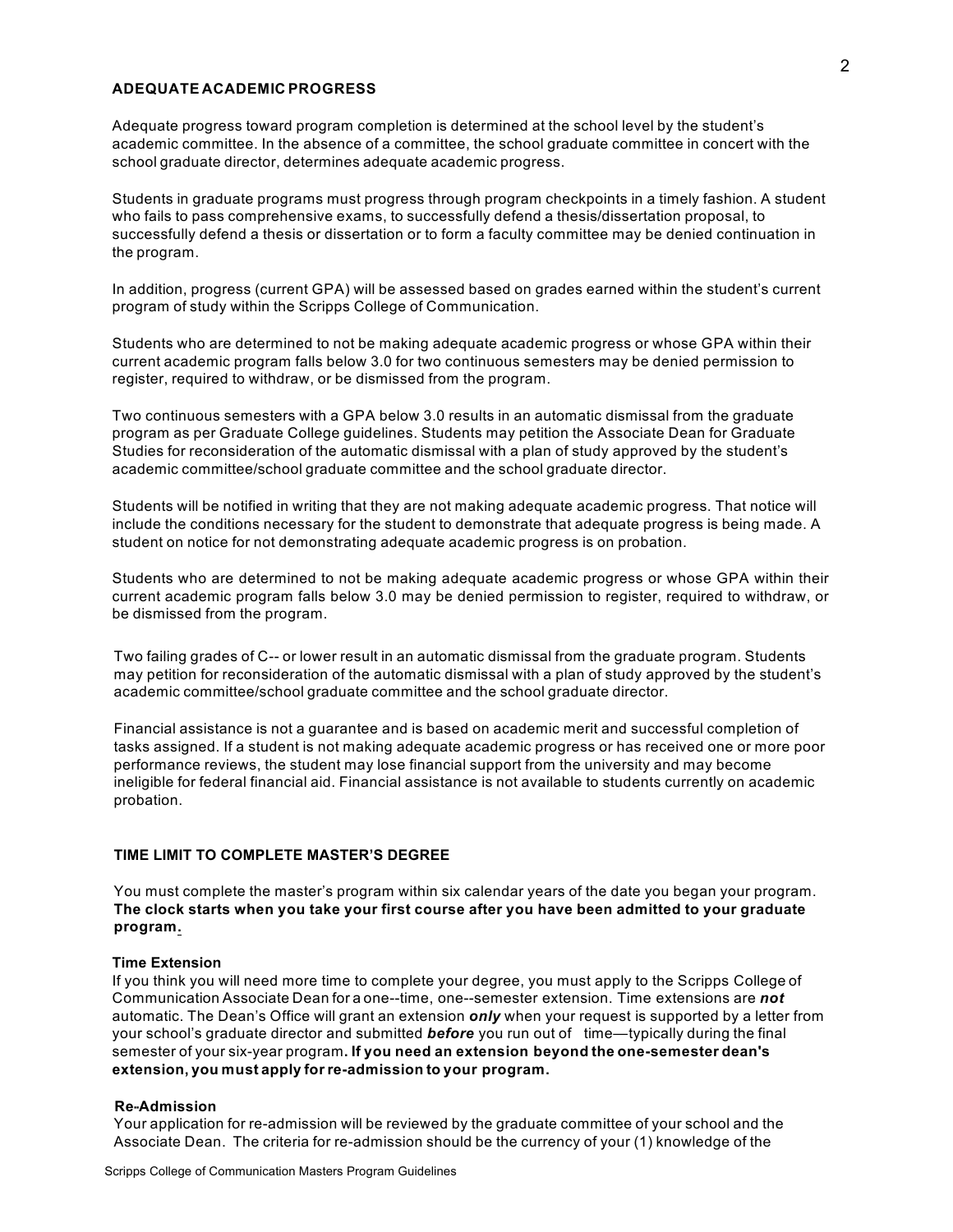required work (2) research literature and (3) research methods and techniques.

Your school's graduate committee may require additional coursework, a retake of the oral or written comprehensive examination, changes or updates in the thesis, or degree requirements that may have been added since you began your program. If you are approved for re-admission, the conditions for readmission and timeline for completion will be presented in writing to you by the program with a copy placed on file with the Scripps College of Communication and the Graduate College.

# **THESIS PROPOSAL AND COMMITTEE**

These guidelines apply **only to students writing a thesis.** Several schools in the college offer the option of a comprehensive examination, professional project, research paper or readings to complete the master's degree. Please see the specific school requirements for committee formation, and format. Deadlines can be found at https://www.ohio.edu/scrippscollege/currentstudents/forms.cfm (see Deadlines for Advanced Degrees link for current year dates). Completion of this option is reported to the Scripps College on Grad Form 5, "Report on the Professional Project, Research Paper or Readings Option for the Master's Degree."

#### **Thesis Proposal**

Proposals have no set length, but seldom exceed 20 pages. Your proposal should outline your research topic, demonstrate your knowledge of related literature and research, and clearly indicate the research questions you propose to examine and the methodology to be used.

### **Thesis Committee**

Your thesis chair should be a faculty member in your school with an appropriate degree (at least a master's) and expertise that closely fits with your research focus. A thesis committee typically consists of three faculty members (including the chair). You must have a valid reason to change members of your thesis committee and have the graduate director's approval. One of the most common reasons is that a committee member has left the university (although he/she may remain on the committee if he/she wishes). If the graduate director approves the change, it is your responsibility to inform the faculty member who is being replaced.

If the graduate director is one of the faculty members involved in the change (coming off the committee or going on the committee), approval should be requested from the director of your School. If both the graduate director and director are involved in the change, you should contact the associate dean of the College for approval.

If a request for a change is rejected by the graduate director, you may appeal to the director of your School. A rejection by the School director may be appealed to the Associate Dean.

# **Thesis Proposal Defense (Grad Form 4A)**

You will meet with your committee members to orally defend your thesis proposal. You should provide copies of your proposal to committee members *at least two weeks in advance*. Once your committee approves your proposal, your school's graduate director must receive a copy of your proposal signed by all of your committee members to be placed in your file. Your thesis chair will file Grad Form 4A, "Report on the Thesis Proposal," with your school's graduate director (Note: this is an internal form for school use, and is not filed with the Scripps College of Communication).

#### **After Your Proposal Defense**

Now you may begin your research (but note the section on Human Subjects Research below). You should work closely with your chair during your research and as you write your thesis. Your chair may require several drafts before the work is deemed presentable to the rest of the committee.

Requirements and information on preparation and formatting of your thesis are available from the Office of Thesis & Dissertation Services of the Graduate College,

https://www.ohio.edu/graduate/etd/index.cfm. Your program may also have thesis formatting guidelines or a template; consult your program guidelines document.